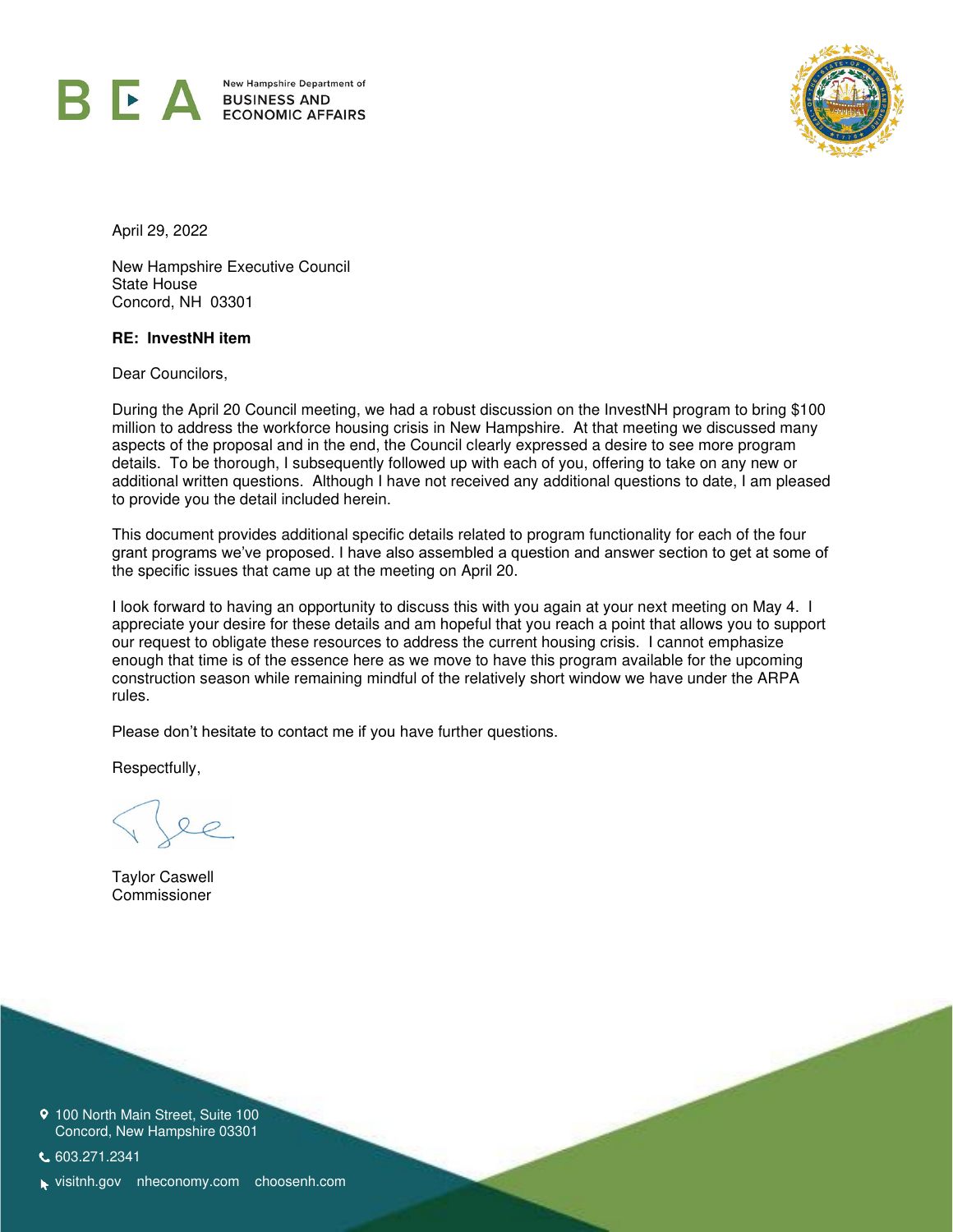

## **CAPITAL GRANT PROGRAM – Project Specific Funding**

#### **TOTAL OBLIGATION.**

\$60 million including \$10 million to NH Housing Finance Authority (NHHFA) programming

#### **PROGRAM DESCRIPTION.**

Flexible supplemental funding available for development of new multifamily rental housing units in the State. This program is intended to accelerate unit production in projects already using other private and/or public funding sources.

#### **ELIGIBLE ACTIVITIES.**

- Construction and other hard costs such as
	- o Infrastructure upgrades necessary for project
	- o Environmental remediation (hard costs)
	- o Construction
	- o ADA required upgrades
- NOT eligible:
	- o Soft costs such as permitting costs, engineering, legal, or architecture
	- o Land acquisition
	- o Landscaping
	- o Financing costs
	- o Developer fees

#### **ELIGIBLE APPLICANTS.**

- Responsible project developer and/or owner of multifamily rental housing project of 3 or more units per structure
	- o Must add to housing stock (no rehab of existing housing)
	- o Housing must be used for long term residential and not for short term or seasonal rentals.
- In order to apply, local permits must be completed and construction eligible to be underway. Conditioned permits are allowed as long as the conditions are solely related to pending action from the State of New Hampshire.
- Applicant must identify the reason for funding and demonstrate a matching dollar for dollar investment of requested award

#### **PROGRAM OPERATION SUMMARY.**

- Applicants for projects with more than 15 units or over \$3 million in total development cost must demonstrate an affordability commitment. Eligible confirmation of this would include:
	- Project funding must include other grants, loans, or tax credits that include a requirement that units be available for rent by individuals or families with incomes at or below 80% of area median income.
	- A minimum of 20% of the project units are reserved for people with limited income as defined by the permitting municipality. Rent restrictions will be in place for at least five years.
- Applicants for projects with 15 units or fewer or less than \$3 million in total development costs will be subject to a rent cap below the maximum rent affordable to 80% of the average median income applicable in the area of the property. Grant recipients would agree to maintain that rent level (adjusted annually) for a minimum of five years.
- Cap of \$3 million per project.
- Program is envisioned to run on 6-week application cycles. Initial rounds will be limited to nonprofit developers and for those with less than 10 units
- Applications will open Monday, June 20, 2022 through Friday, June 30, 2023. Projects must aim to be complete within 18 months.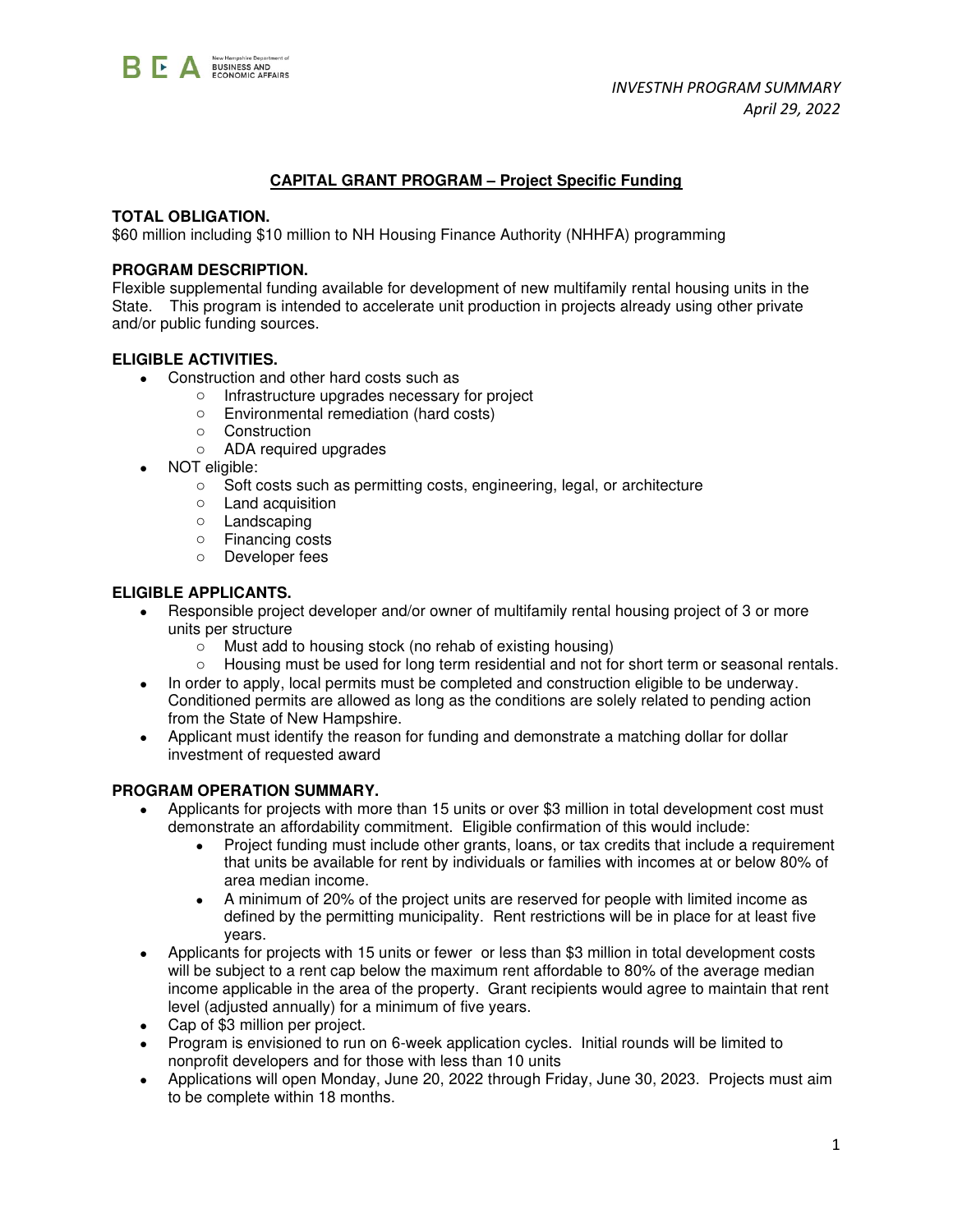

- Funds would be issued on a reimbursement basis.
- Applications will undergo analysis that may include the following:
	- o Project costs and request are reasonable
	- o Projected rents meet housing needs as proven by data about housing needs in area of project
	- o All sources of project financing are committed
	- o To the extent practicable, InvestNH funds are not substituted for non-federal financial support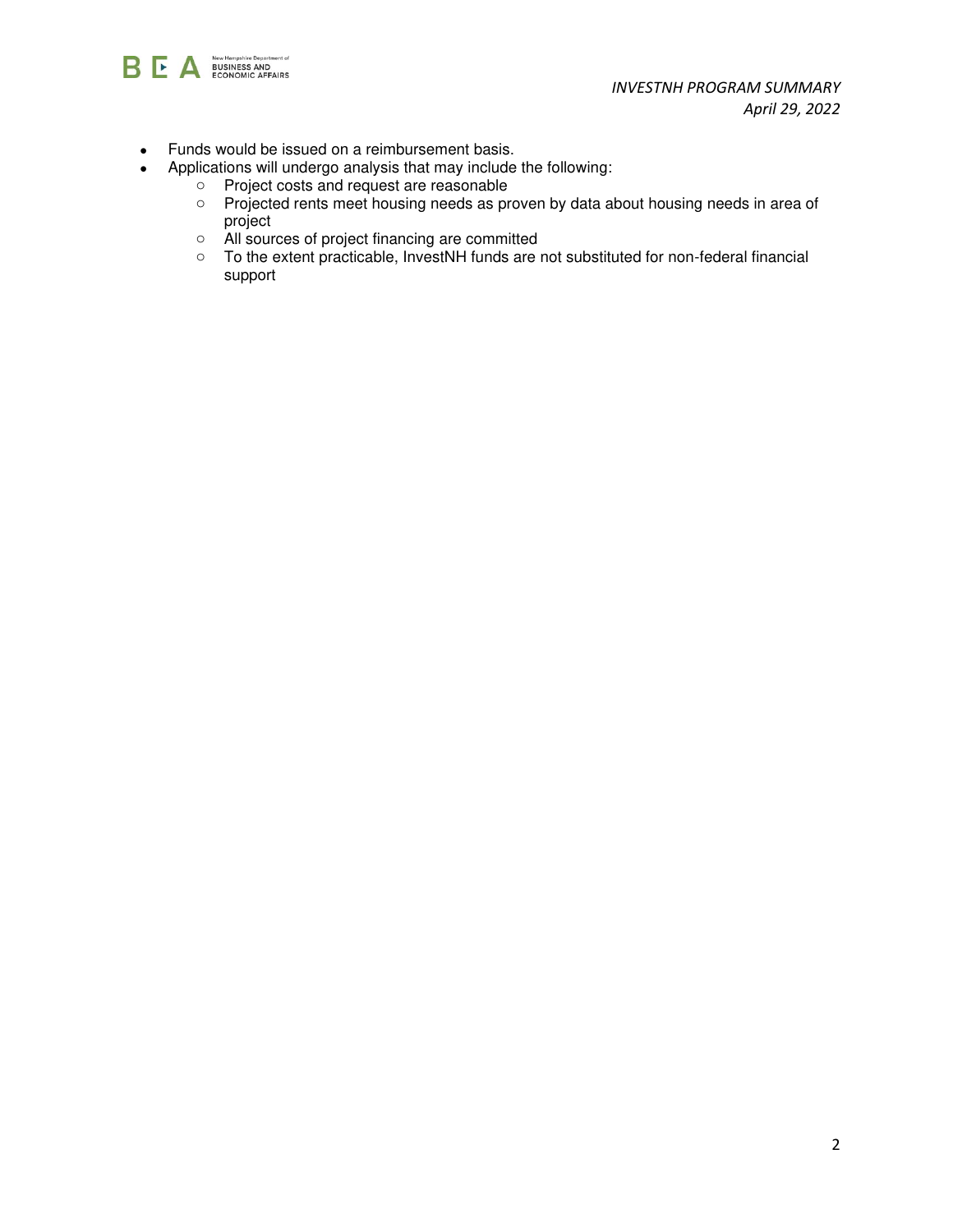

## **MUNICIPAL PER UNIT GRANT**

## **TOTAL OBLIGATION.**

\$30 million

## **PROGRAM DESCRIPTION.**

Flexible grants for municipalities that issue permits for eligible housing within six months of initial application.

## **ELIGIBLE ACTIVITIES.**

- Flexible grant to municipality. Limited restrictions on use (follow SLFRF revenue replacement guidelines).
- Grants made on a per-unit basis for housing that have five or more rental units and add to local housing stock.
	- To be eligible under this program, units must meet the same criteria as the capital grant program.

## **ELIGIBLE APPLICANTS**

- NH municipalities
- Local permits must be complete at least six months from initial application. Conditioned permits are allowed as long as the conditions are solely related to pending action from the State of New Hampshire.

## **PROGRAM OPERATION POINTS.**

- Rolling applications until funds are gone
- Grant award  $= $10,000$  per unit.
	- o Cap of \$1m per project.
	- o Limited to \$1m per municipality
		- Waivers can be issued to this cap for units that otherwise fit the requirements of the program but are specifically for units built to Universal Design standards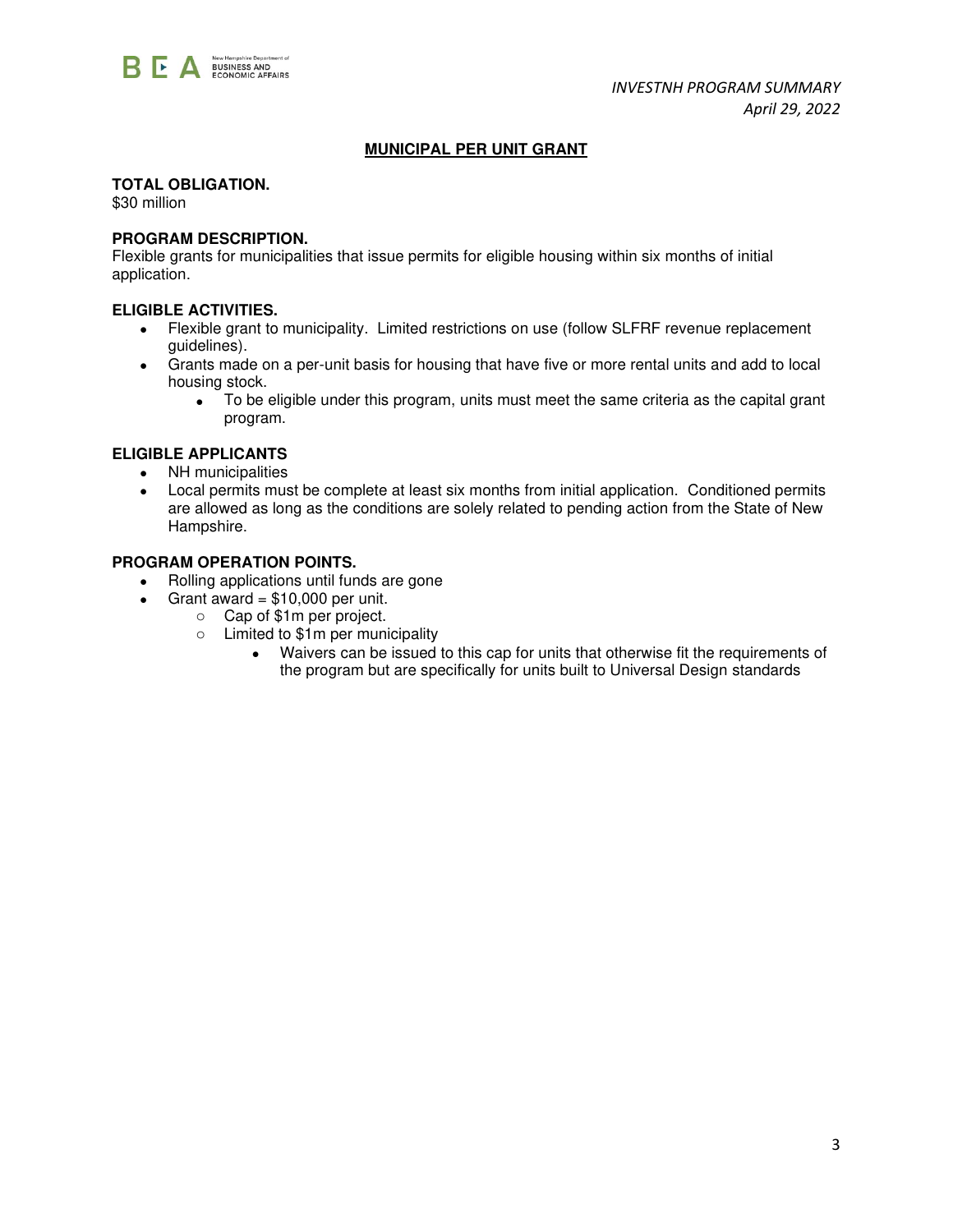

# **MUNCIPAL ZONING GRANT**

#### **TOTAL OBLIGATION.**

\$5 million

#### **PROGRAM DESCRIPTION.**

Grant program to municipalities to support and study zoning or regulatory causes of a lack of affordable housing, identify potential changes to zoning rules and regulations, and/or establish or update those rules and regulations in response to those findings.

#### **ELIGIBLE ACTIVITIES**

- Grant funds are for some or all of the following services:
	- o work with the municipality and local community to identify its housing needs and understand development options
	- o review current regulations
	- o re-write or create new zoning regulation
- Stated primary goal of the request must be to *increase* housing stock.

## **ELIGIBLE APPLICANTS.**

Incorporated cities and towns.

#### **PROGRAM OPERATION POINTS.**

- Rolling applications until funds are depleted.
- Funds must be obligated by December 2023 and completely spent by September 2024.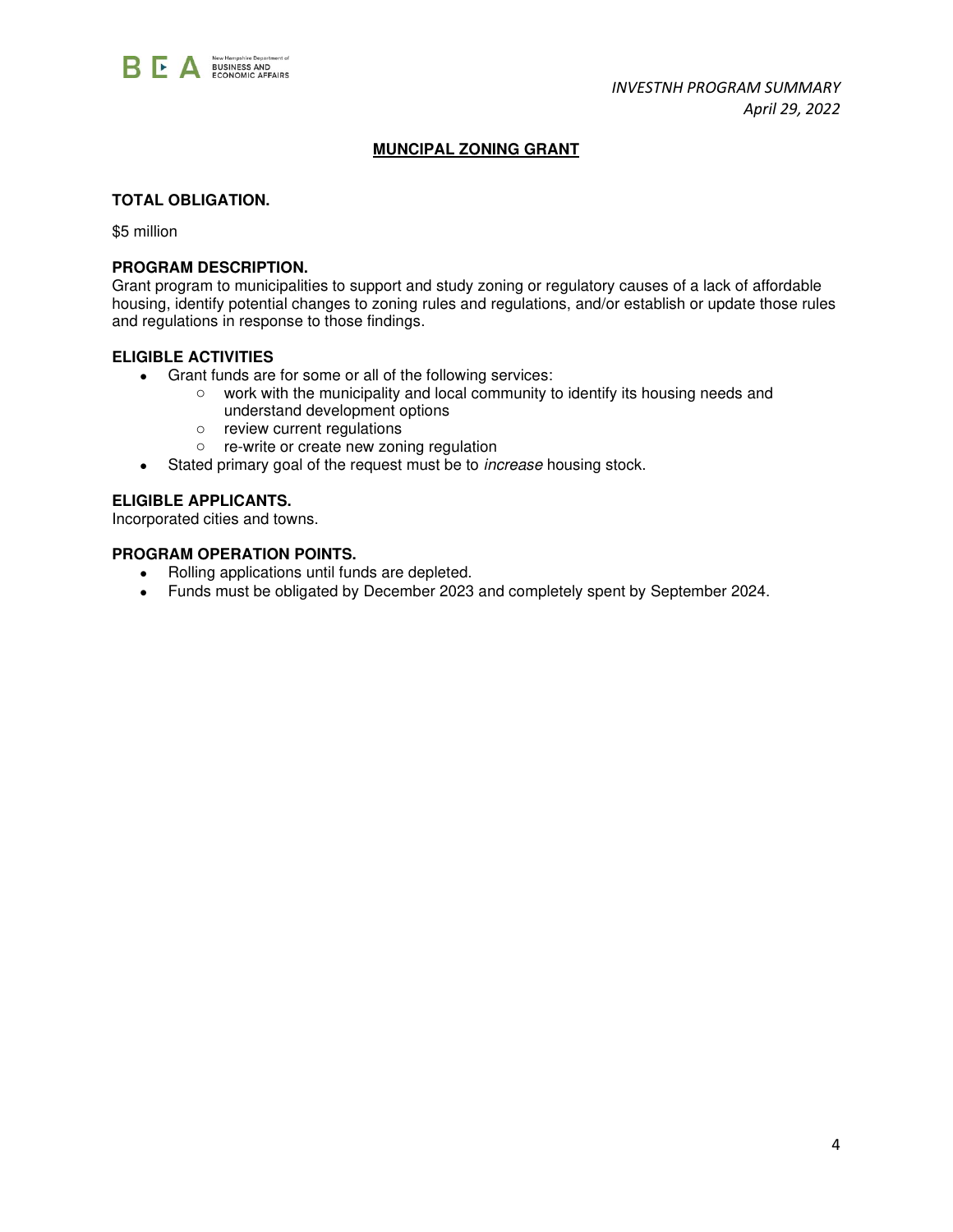

# **MUNICIPAL DEMOLITION GRANT**

## **TOTAL OBLIGATION**

\$5 million

# **PROGRAM DESCRIPTION.**

Grant funding for demolition of vacant or dilapidated buildings.

## **ELIGIBLE ACTIVITIES**

- Demolition of vacant or dilapidated buildings and any associated environmental abatement measures.
	- o Portion of buildings allowed.
- Municipality requesting demolition certifies that:
	- o The project or portion of the project is obsolete as to physical condition, location, or other factors, making it unsuitable for housing purposes; and
	- o No reasonable program of modifications is cost-effective to return the project or portion of the project to useful life.
- Demolition must be paired with greening or other lot improvements as part of a revitalization strategy.
- Permit review requirement costs are eligible (environmental, historic review, etc).
	- o Reimbursement basis

## **ELIGIBLE APPLICANTS**

- Incorporated cities or towns.
- All necessary permits and certifications must be in place to request funds

#### **PROGRAM OPERATION POINTS.**

- Must demonstrate how use of this program will improve housing situation
- Preference for projects that will directly result in a housing development project
- Cap of \$500,000 per grant
	- Under some circumstances and with defined approvals, the cap could be exceeded in rare cases if there are sufficient funds.
	- Funds must be expended by December 31, 2024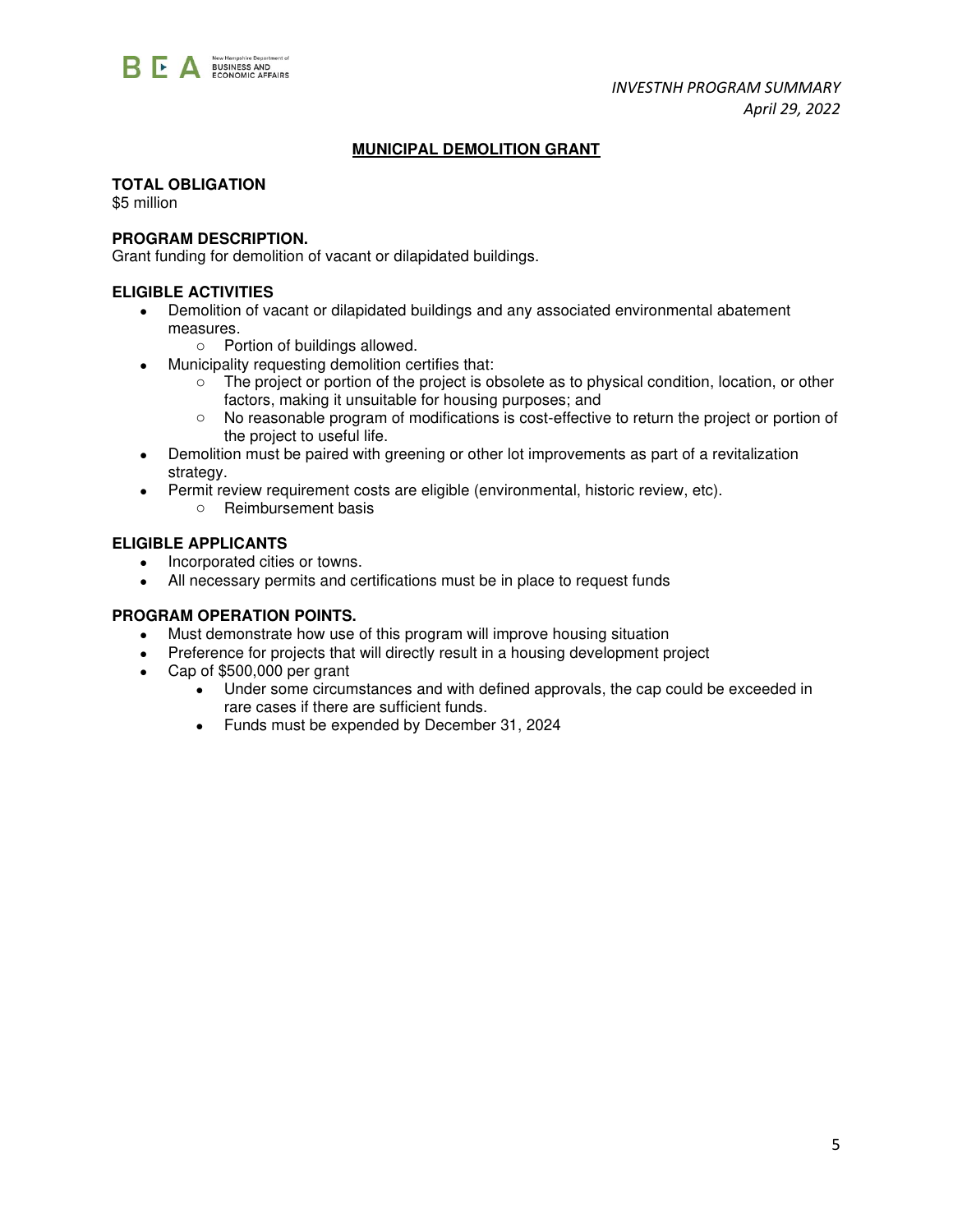

# **QUESTIONS AND ANSWERS**

- *Q: How will InvestNH guarantee that funding will get to low- and moderate-income tenants?*  InvestNH applicants must demonstrate that units in their projects will only be available to tenants at 80% or below the area median income (AMI) or have rent restrictions that do not exceed the maximum affordable rent for tenants at or below 80% AMI.
- *Q: How does using existing funding programs guarantee affordability?*

Programs that fund affordable housing always require the recipient to use specific limits on the incomes of the renter or of the rent cost of the unit. InvestNH grants to projects over 15 units or \$3m in development cost must also be using one or more of these existing affordable housing funding programs. This will guarantee that the projects InvestNH is funding will always include affordability commitments. For projects smaller than that, applicants will be required to commit to a rent cap below the maximum rent affordable to 80% of the average median income applicable in the area of the property.

- *Q: What types of projects could use the capital fund?* 
	- Mixed income development
	- Mixed use development (commercial and residential)
	- Small-scale conversions of large single family homes to apartments

#### *Q: What are examples of these rents in NH communities?*

A full chart is attached, but the capital grant program would require rents be affordable for a family of 3 at 80% of AMI. According to HUD standards, these rents could not be higher thane:

| Manchester:             | \$1,820 |
|-------------------------|---------|
| Nashua:                 | \$2,200 |
| Portsmouth - Rochester: | \$2,100 |
| <b>Grafton County:</b>  | \$1,600 |
| Cheshire County:        | \$1,630 |
| Coos County:            | \$1,260 |

*Q: Are there examples of projects that have seen funding gaps after funding was secured?* 

Conway: Avesta Housing project cost increase of \$1.2 million<br>Rochester: Champlin Place gap of \$812.000 (65 units) Champlin Place gap of \$812,000 (65 units) Salem: Depot & Main gap of \$1,0000,000 (74 units) Milford: Milford Senior Housing gap of \$1.2m (88 units) Concord: The Rail Yard gap of \$1.2m (96 units) Swanzey: Swanzey West gap of \$1.2m (84 units)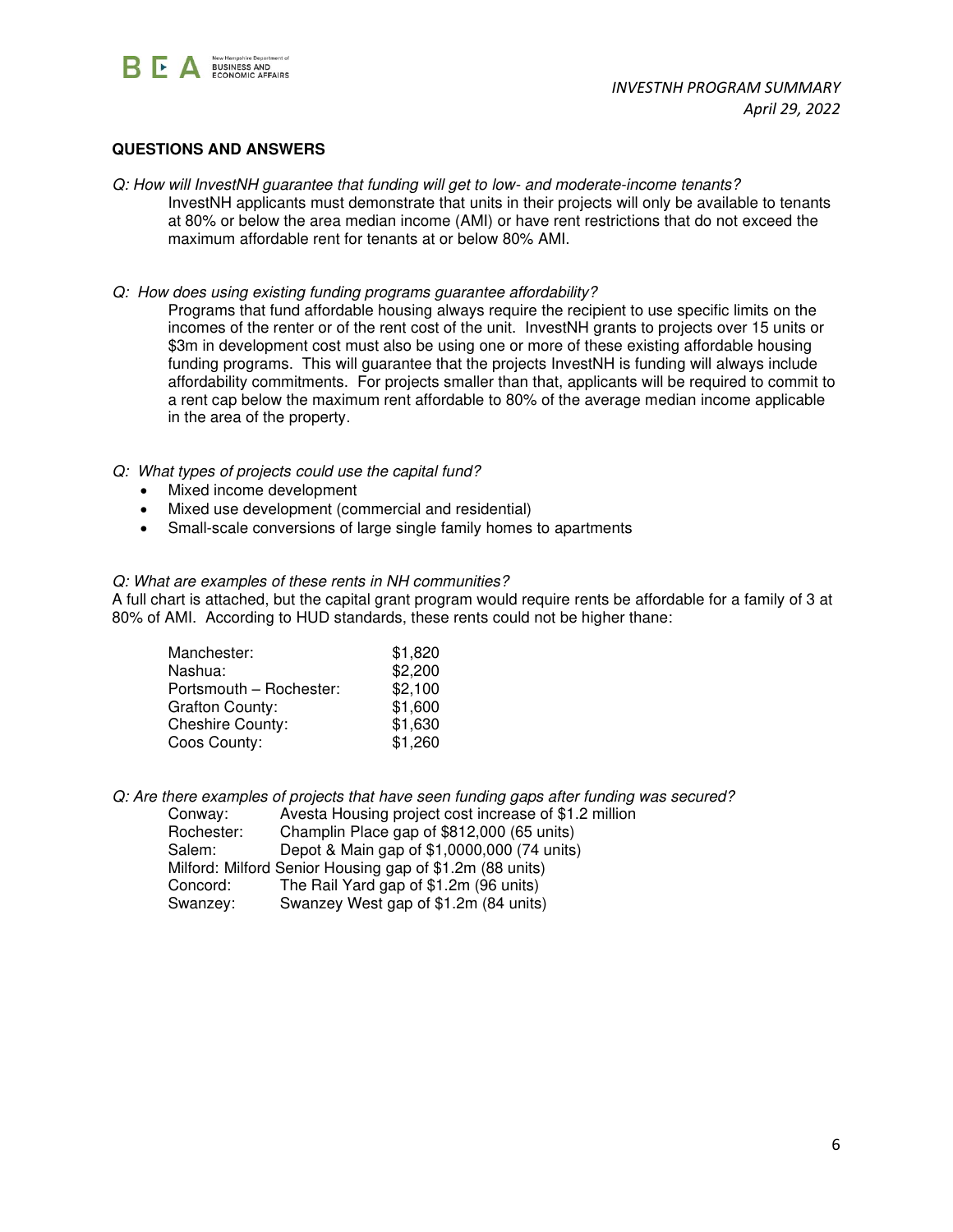

#### Q: What are the needs in New Hampshire regarding availability and affordability of housing?

#### MONTHLY MEDIAN GROSS RENTS, 2-BEDROOM & ALL UNITS (STATEWIDE, 2011 - 2021) Includes utilities

The statewide median gross rent (including utilities) for a 2-bedroom unit has increased over 24% in the past 5 years.



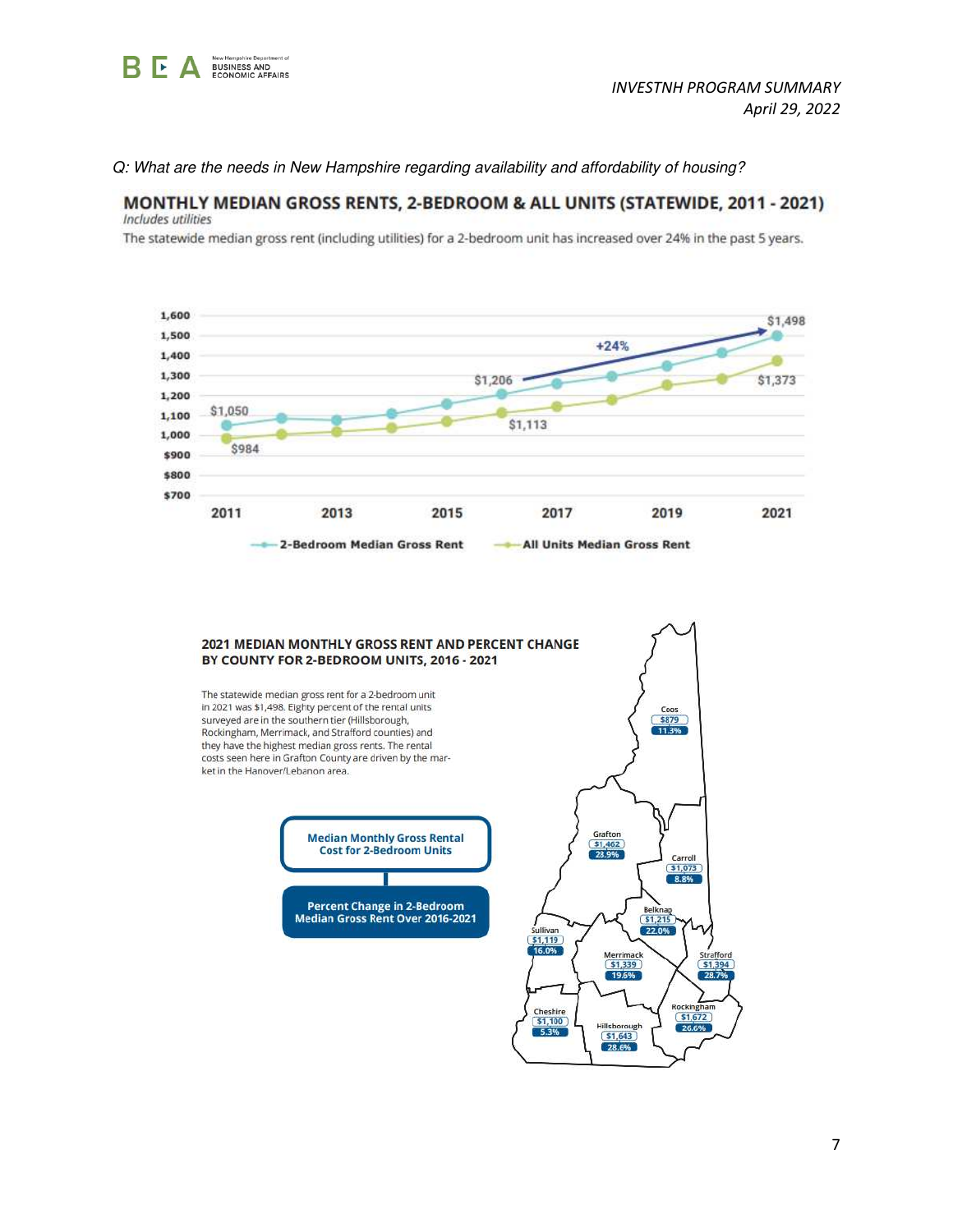



# STATEWIDE VACANCY RATES, 2-BEDROOM & ALL UNITS (2011 - 2021)

|  | VACANCY RATES FOR ALL UNITS (STATEWIDE & COUNTY) |  |
|--|--------------------------------------------------|--|
|  |                                                  |  |

|                            | 2011  |       |      | 1014 | 103.45 |      |       | 2018 | 2019 | 2020 | 2021 |
|----------------------------|-------|-------|------|------|--------|------|-------|------|------|------|------|
| <b>STATEWIDE</b>           | 3.5%  | 3.2%  | 3.3% | 2.5% | 2.2%   | 1.5% | 1.4%  | 2.0% | 0.8% | 1.8% | 0.9% |
| <b>Belknap County</b>      | 8.9%  | 3.3%  | 7.5% | 5.3% | 1.2%   | 4.9% | 4.6%  | 4.0% | 2.0% | 1.0% | 1.2% |
| Carroll County             | 11.3% | 5.1%  | 3.1% | 3.6% | 3.9%   | 1.4% | 0.0%  | N/A  | *N/A | 2.7% | 0.7% |
| <b>Cheshire County</b>     | 6.4%  | 7.1%  | 2.5% | 3.7% | 3.2%   | 4.5% | 1.0%  | 1.7% | 0.9% | 1.9% | 1.7% |
| Coos County                | 15.2% | 12.6% | 9.5% | 7.9% | 9.2%   | 6.9% | 10.7% | 3.7% | 1.0% | 1.7% | 0.6% |
| <b>Grafton County</b>      | 7.6%  | 7.5%  | 3.0% | 3.9% | 2.7%   | 3.0% | 3.0%  | 3.9% | 0.3% | 2.8% | 1.1% |
| <b>Hillsborough County</b> | 2.2%  | 2.2%  | 2.6% | 2.1% | 2.3%   | 0.9% | 1.2%  | 1.8% | 1.0% | 2.3% | 0.9% |
| Merrimack County           | 4.8%  | 2.7%  | 3.3% | 2.5% | 1.7%   | 1.2% | 1.1%  | 2.5% | 0.5% | 1.2% | 0.4% |
| <b>Rockingham County</b>   | 2.7%  | 3.2%  | 3.4% | 2.1% | 1.9%   | 1.0% | 1.1%  | 1.0% | 0.3% | 0.9% | 0.8% |
| <b>Strafford County</b>    | 3.3%  | 3.6%  | 4.9% | 2.1% | 2.3%   | 1.4% | 1.2%  | 2.6% | 0.8% | 2.1% | 0.9% |
| Sullivan County            | 5.7%  | 7.4%  | 7.3% | 5.8% | 2.7%   | 6.4% | 2.2%  | 0.9% | 0.0% | 0.0% | 0.5% |